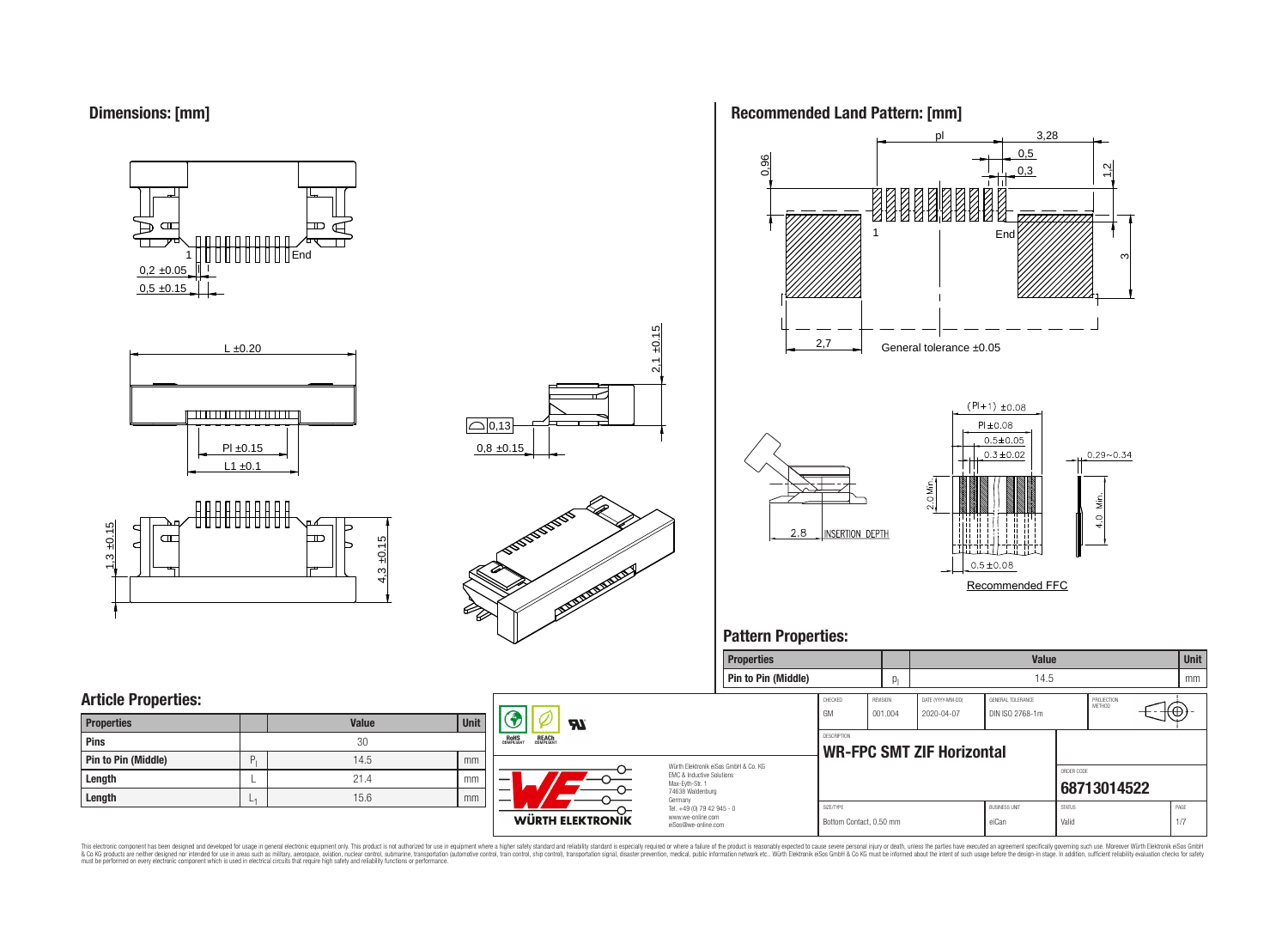## **Kind Properties:**

| <b>Properties</b> | <b>Value</b>     | <b>Unit</b> |  |  |
|-------------------|------------------|-------------|--|--|
| <b>Pitch</b>      | 0.5              | mm          |  |  |
| <b>Durability</b> | 25 Mating cycles |             |  |  |

## **Material Properties:**

| <b>Insulator Material</b>            | LCP                                          |
|--------------------------------------|----------------------------------------------|
| <b>Insulator Flammability Rating</b> | $UL94V-0$                                    |
| <b>Insulator Color</b>               | Ivory                                        |
| <b>Actuator Material</b>             | PA9T                                         |
| <b>Actuator Flammability Rating</b>  | UL94 V-0                                     |
| <b>Actuator Color</b>                | <b>Black</b>                                 |
| <b>Contact Material</b>              | Phosphor Bronze                              |
| <b>Contact Plating</b>               | 100 ( $\mu$ ") Tin over 50 ( $\mu$ ") Nickel |
| <b>Contact Type</b>                  | Stamped                                      |
| <b>Solder Tabs</b>                   | <b>Brass</b>                                 |

## **General Information:**

| Onerating<br>  oporuunig<br>$-$ - $-$ - $-$ | $\circ$<br>0E.<br>ח ר<br>$ -$<br>. |
|---------------------------------------------|------------------------------------|

## **Electrical Properties:**

| <b>Properties</b>            |           | <b>Test conditions</b> | Value | Unit           | Tol. |
|------------------------------|-----------|------------------------|-------|----------------|------|
| <b>Rated Current</b>         | םו        |                        | 0.5   | $\overline{A}$ |      |
| <b>Working Voltage</b>       |           |                        | 50    | V(AC)          |      |
| <b>Withstanding Voltage</b>  |           | min                    | 250   | V(AC)          |      |
| <b>Contact Resistance</b>    | R         |                        | 20    | $m\Omega$      | max. |
| <b>Insulation Resistance</b> | $R_{ISO}$ |                        | 100   | M <sub>2</sub> | min. |

## **Certification:**

**RoHS Approval RoHS Approval Compliant** [2011/65/EU&2015/863]

# **Certification:**

| <b>REACh Approval</b> | Conform or declared [(EC)1907/2006] |
|-----------------------|-------------------------------------|
| <b>UL Approval</b>    |                                     |

## **Packaging Properties:**

| <b>Properties</b>     |               | <b>Value</b> |  |  |
|-----------------------|---------------|--------------|--|--|
| Packaging             | Tape and Reel |              |  |  |
| <b>Packaging Unit</b> | Qty.          | 2000         |  |  |

## **Specific Recommendation:**

In order to handle products correctly, please download our precaution guide which is available under "Tutorials" on our Homepage: www. we-online.com/precaution\_6873xx124422

| Яï                                                    |                                                                                                          | CHECKED<br>GM                        | REVISION<br> 001.004             | DATE (YYYY-MM-DD)<br>2020-04-07 | GENERAL TOLERANCE<br>DIN ISO 2768-1m |                        | PROJECTION<br><b>METHOD</b> | -⊬⊕,        |
|-------------------------------------------------------|----------------------------------------------------------------------------------------------------------|--------------------------------------|----------------------------------|---------------------------------|--------------------------------------|------------------------|-----------------------------|-------------|
| <b>ROHS</b><br>COMPLIANT<br><b>REACH</b><br>COMPLIANT |                                                                                                          | <b>DESCRIPTION</b>                   | <b>WR-FPC SMT ZIF Horizontal</b> |                                 |                                      |                        |                             |             |
| –                                                     | Würth Flektronik eiSos GmbH & Co. KG<br>EMC & Inductive Solutions<br>Max-Evth-Str. 1<br>74638 Waldenburg |                                      |                                  |                                 |                                      | ORDER CODE             | 68713014522                 |             |
| WÜRTH ELEKTRONIK                                      | Germany<br>Tel. +49 (0) 79 42 945 - 0<br>www.we-online.com<br>eiSos@we-online.com                        | SIZE/TYPE<br>Bottom Contact, 0.50 mm |                                  |                                 | <b>BUSINESS UNIT</b><br>eiCan        | <b>STATUS</b><br>Valid |                             | PAGE<br>2/7 |

This electronic component has been designed and developed for usage in general electronic equipment only. This product is not authorized for subserved requipment where a higher selection equipment where a higher selection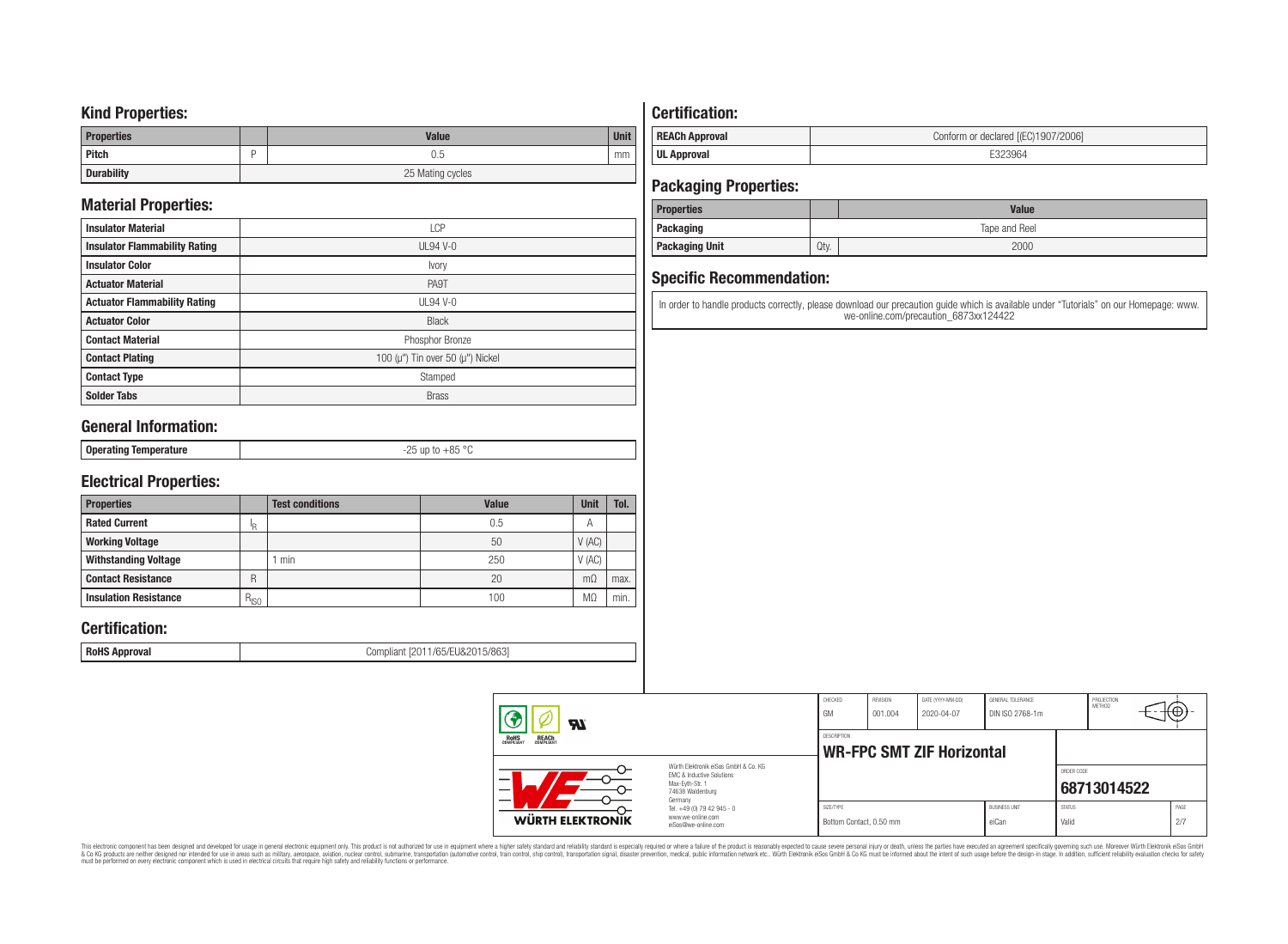## **Packaging Specification - Tape and Reel: [mm]**

## **Packaging Specification - Reel: [mm]**



This electronic component has been designed and developed for usage in general electronic equipment only. This product is not authorized for use in equipment where a higher safely standard and reliability standard si espec & Ook product a label and the membed of the seasuch as marked and as which such a membed and the such assume that income in the seasuch and the simulation and the such assume that include to the such a membed and the such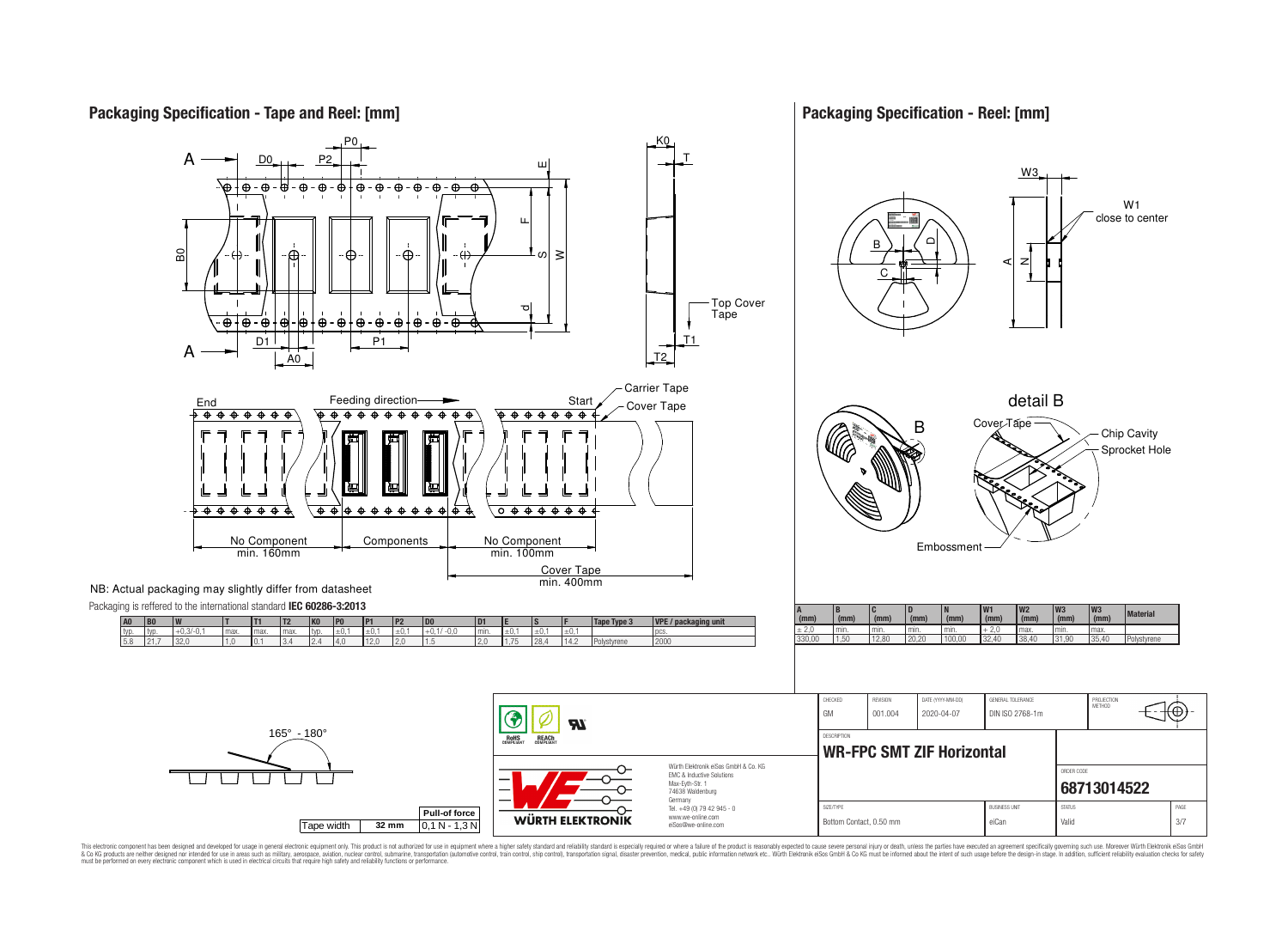

#### NB: Actual packaging may slightly differ from datasheet

| $L_{\rm C}$ (mm) | 144<br>$W_{\cap}$ (mm)<br>$\mathbf{L} \cdot \mathbf{L}$ | $Ho$ (mm) | No. of reel<br>outer packaging | Packaging<br>Unit | Material |
|------------------|---------------------------------------------------------|-----------|--------------------------------|-------------------|----------|
| I typ.           | typ                                                     | tvı       | Treel.                         | DCS.              |          |
| 365              | 365                                                     | 220       |                                | 10000             | l Paper  |

| $\boldsymbol{\mathcal{H}}$<br><b>ROHS</b><br>COMPLIANT<br><b>REACH</b><br>COMPLIANT<br>Würth Elektronik eiSos GmbH & Co. KG<br>EMC & Inductive Solutions<br>—<br>Max-Eyth-Str. 1<br>—<br>74638 Waldenburg |                                                                                   | CHECKED<br>GM                                          | <b>REVISION</b><br>001.004 | DATE (YYYY-MM-DD)<br>2020-04-07 | GENERAL TOLERANCE<br>DIN ISO 2768-1m |                        | PROJECTION<br>METHOD | tΦ          |  |
|-----------------------------------------------------------------------------------------------------------------------------------------------------------------------------------------------------------|-----------------------------------------------------------------------------------|--------------------------------------------------------|----------------------------|---------------------------------|--------------------------------------|------------------------|----------------------|-------------|--|
|                                                                                                                                                                                                           |                                                                                   | <b>DESCRIPTION</b><br><b>WR-FPC SMT ZIF Horizontal</b> |                            |                                 |                                      |                        |                      |             |  |
|                                                                                                                                                                                                           |                                                                                   |                                                        |                            |                                 |                                      | ORDER CODE             | 68713014522          |             |  |
| WÜRTH ELEKTRONIK                                                                                                                                                                                          | Germany<br>Tel. +49 (0) 79 42 945 - 0<br>www.we-online.com<br>eiSos@we-online.com | SIZE/TYPE<br>Bottom Contact, 0.50 mm                   |                            |                                 | <b>BUSINESS UNIT</b><br>eiCan        | <b>STATUS</b><br>Valid |                      | PAGE<br>4/7 |  |

This electronic component has been designed and developed for usage in general electronic equipment only. This product is not authorized for subserved requipment where a higher selection equipment where a higher selection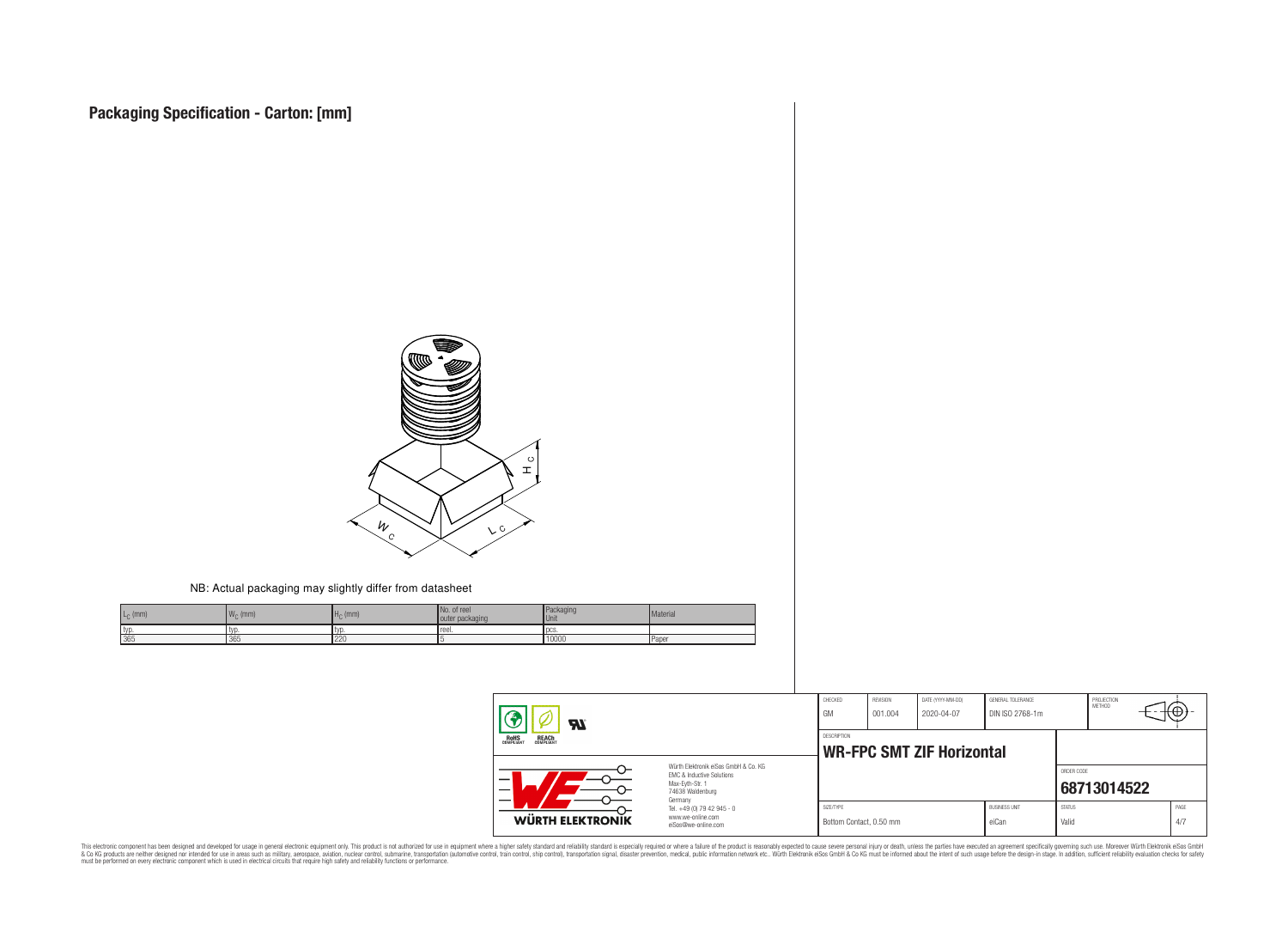# **Classification Reflow Profile for SMT components:**



# **Classification Reflow Soldering Profile:**

| <b>Profile Feature</b>                              |                    | Value                            |
|-----------------------------------------------------|--------------------|----------------------------------|
| Preheat Temperature Min <sup>1)</sup>               | <sup>I</sup> s min | 150 °C                           |
| <b>Preheat Temperature Max</b>                      | 's max             | 200 °C                           |
| Preheat Time $t_s$ from $T_{s,min}$ to $T_{s,max}$  | $t_{\rm s}$        | $60 - 120$ seconds               |
| Ramp-up Rate $(T_1$ to $T_p$ )                      |                    | 3 °C/ second max.                |
| <b>Liquidous Temperature</b>                        | Ь.                 | 217°C                            |
| Time t <sub>1</sub> maintained above T <sub>1</sub> | ь.                 | $60 - 150$ seconds               |
| Peak package body temperature                       | l n                | $T_n \leq T_c$ , see Table below |
| Time within 5°C of actual peak<br>temperature       | t <sub>p</sub>     | $20 - 30$ seconds                |
| Ramp-down Rate $(T_p$ to $T_1$ )                    |                    | $6^{\circ}$ C/ second max.       |
| Time 25°C to peak temperature                       |                    | 8 minutes max.                   |

1) refer to IPC/JEDEC J-STD-020D refer to IPC/ JEDEC J-STD-020E

# **Package Classification Reflow Temperature (T<sup>c</sup> ):**

| <b>Properties</b>                                                         | Volume mm <sup>3</sup><br>$350$ | Volume mm <sup>3</sup><br>350-2000 | Volume mm <sup>3</sup><br>>2000 |
|---------------------------------------------------------------------------|---------------------------------|------------------------------------|---------------------------------|
| <b>PB-Free Assembly   Package Thickness  </b><br>$< 1.6$ mm <sup>1)</sup> | 260 °C                          | 260 °C                             | 260 °C                          |
| <b>PB-Free Assembly   Package Thickness  </b><br>$1.6$ mm $- 2.5$ mm      | 260 °C                          | 250 °C                             | 245 °C                          |
| <b>PB-Free Assembly   Package Thickness  </b><br>$\geq$ 2.5 mm            | 250 °C                          | 245 °C                             | 245 °C                          |

1) refer to IPC/JEDEC J-STD-020D

refer to IPC/ JEDEC J-STD-020E

| Яī                                                    |                                                                                                                                                                                               | CHECKED<br>GM                                   | REVISION<br>001.004 | DATE (YYYY-MM-DD)<br>2020-04-07 | GENERAL TOLERANCE<br>DIN ISO 2768-1m |                        | PROJECTION<br>METHOD | ιťΨ |             |
|-------------------------------------------------------|-----------------------------------------------------------------------------------------------------------------------------------------------------------------------------------------------|-------------------------------------------------|---------------------|---------------------------------|--------------------------------------|------------------------|----------------------|-----|-------------|
| <b>ROHS</b><br>COMPLIANT<br><b>REACH</b><br>COMPLIANT |                                                                                                                                                                                               | DESCRIPTION<br><b>WR-FPC SMT ZIF Horizontal</b> |                     |                                 |                                      |                        |                      |     |             |
| _                                                     | Würth Elektronik eiSos GmbH & Co. KG<br>EMC & Inductive Solutions<br>Max-Evth-Str. 1<br>74638 Waldenburg<br>Germany<br>Tel. +49 (0) 79 42 945 - 0<br>www.we-online.com<br>eiSos@we-online.com |                                                 |                     |                                 |                                      | ORDER CODE             | 68713014522          |     |             |
| <b>WÜRTH ELEKTRONIK</b>                               |                                                                                                                                                                                               | SIZE/TYPE<br>Bottom Contact, 0.50 mm            |                     |                                 | <b>BUSINESS UNIT</b><br>eiCan        | <b>STATUS</b><br>Valid |                      |     | PAGE<br>5/7 |

This electronic component has been designed and developed for usage in general electronic equipment only. This product is not authorized for subserved requipment where a higher selection equipment where a higher selection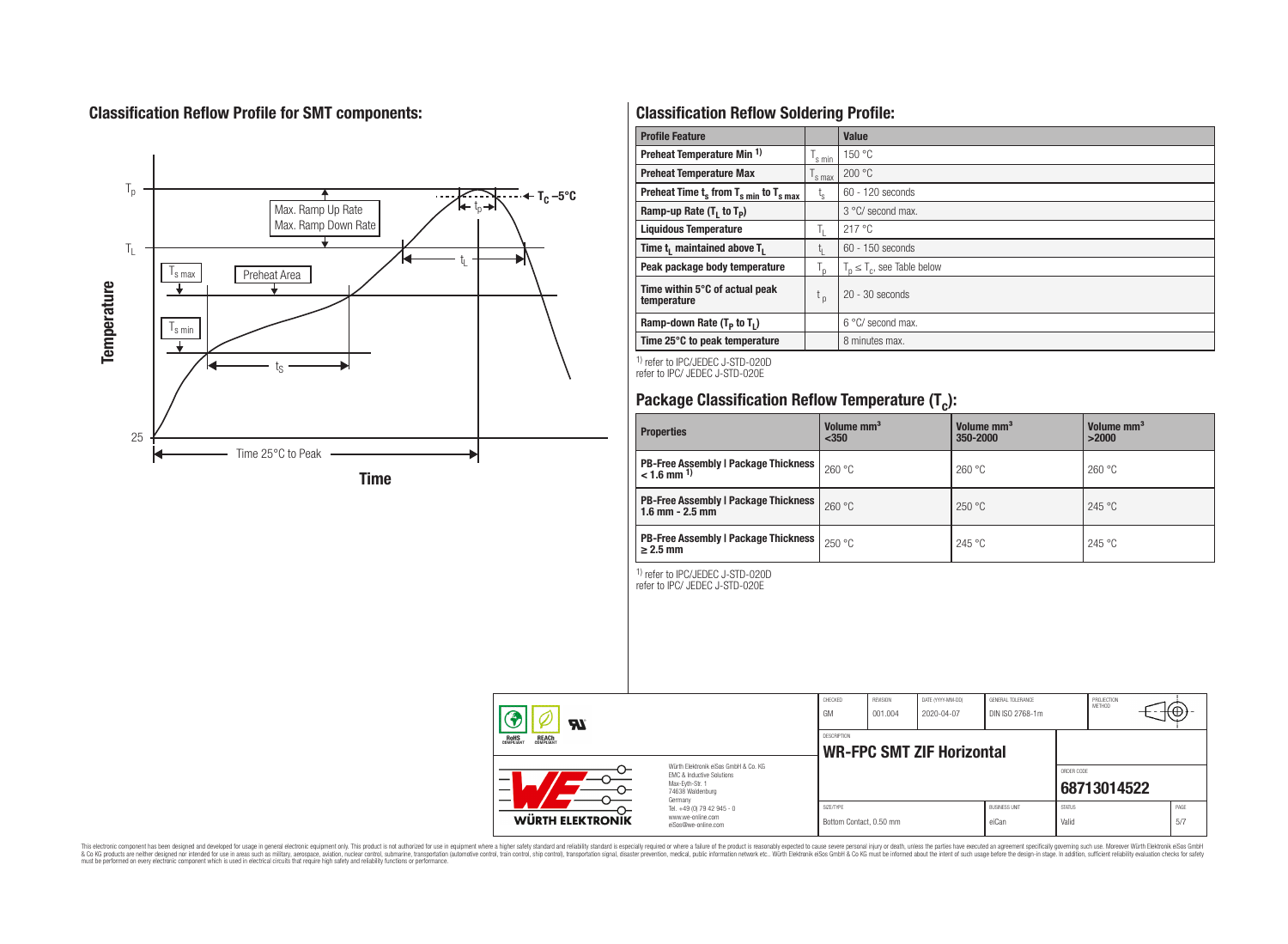## **Cautions and Warnings:**

## **The following conditions apply to all goods within the product series of the Connectors of Würth Elektronik eiSos GmbH & Co. KG:**

#### **General:**

- This mechanical component is designed and manufactured for use in general electronic equipment.
- Würth Elektronik must be asked for written approval (following the PPAP procedure) before incorporating the components into any equipment in fields such as military, aerospace, aviation, nuclear control, submarine, transportation (automotive control, train control, ship control), transportation signal, disaster prevention, medical, public information network, etc. where higher safety and reliability are especially required and/or if there is the possibility of direct damage or human injury.
- Mechanical components that will be used in safety-critical or high-reliability applications, should be pre-evaluated by the customer.
- The mechanical component is designed and manufactured to be used within the datasheet specified values. If the usage and operation conditions specified in the datasheet are not met, the component may be damaged or dissolved.
- Do not drop or impact the components, the component may be damaged.
- Prevent any damage or scratches on the component, especially on the actuator.
- Direct mechanical impact to the product shall be prevented (e.g overlapping of the PCB's).
- Würth Elektronik products are qualified according to international standards, which are listed in each product reliability report. Würth Elektronik does not warrant any customer qualified product characteristics beyond Würth Elektroniks' specifications, for its validity and sustainability over time.
- The responsibility for the applicability of the customer specific products and use in a particular customer design is always within the authority of the customer. All technical specifications for standard products do also apply to customer specific products.
- The mechanical component is designed to be used along with Würth Elektronik counterparts and tools. Würth Elektronik cannot ensure the reliability of these components while being used with other products.

#### **Product Specific:**

#### Soldering:

- The solder profile must comply with the technical product specifications. All other profiles will void the warranty.
- All other soldering methods are at the customers' own risk.

#### Cleaning and Washing:

- Washing agents used during the production to clean the customer application might damage or change the characteristics of the component, body, pins and termination. Washing agents may have a negative effect on the long-term functionality of the product.
- Using a brush during the cleaning process may deform function relevant areas. Therefore, we do not recommend using a brush during the PCB cleaning process.

#### Potting and Coating:

• If the product is potted in the customer application, the potting material might shrink or expand during and after hardening. Shrinking could lead to an incomplete seal, allowing contaminants into the components. Expansion could damage the components. We recommend a manual inspection after potting or coating to avoid these effects.

#### **Storage Conditions:**

- A storage of Würth Elektronik products for longer than 12 months is not recommended. Within other effects, the terminals may suffer degradation, resulting in bad solderability. Therefore, all products shall be used within the period of 12 months based on the day of shipment.
- Do not expose the components to direct sunlight.
- The storage conditions in the original packaging are defined according to DIN EN 61760-2.
- The storage conditions stated in the original packaging apply to the storage time and not to the transportation time of the components.

#### **Handling:**

- Do not repeatedly operate the component with excessive force. It may damage or deform the component resulting in malfunction.
- In the case a product requires particular handling precautions, in addition to the general recommendations mentioned here before, these will appear on the product datasheet.

These cautions and warnings comply with the state of the scientific and technical knowledge and are believed to be accurate and reliable. However, no responsibility is assumed for inaccuracies or incompleteness.

| Hī                                                                                                                                                                         |                                                                        | CHECKED<br>GM                                          | REVISION<br>001.004 | DATE (YYYY-MM-DD)<br>2020-04-07 | GENERAL TOLERANCE<br>DIN ISO 2768-1m |                           | PROJECTION<br><b>METHOD</b> |  | ₩           |
|----------------------------------------------------------------------------------------------------------------------------------------------------------------------------|------------------------------------------------------------------------|--------------------------------------------------------|---------------------|---------------------------------|--------------------------------------|---------------------------|-----------------------------|--|-------------|
| ROHS<br>COMPLIANT<br><b>REACH</b><br>COMPLIANT<br>Würth Flektronik eiSos GmbH & Co. KG<br>FMC & Inductive Solutions<br>–<br>Max-Eyth-Str. 1<br>74638 Waldenburg<br>Germany |                                                                        | <b>DESCRIPTION</b><br><b>WR-FPC SMT ZIF Horizontal</b> |                     |                                 |                                      |                           |                             |  |             |
|                                                                                                                                                                            |                                                                        |                                                        |                     |                                 |                                      | ORDER CODE<br>68713014522 |                             |  |             |
| WÜRTH ELEKTRONIK                                                                                                                                                           | Tel. +49 (0) 79 42 945 - 0<br>www.we-online.com<br>eiSos@we-online.com | SIZE/TYPE<br>Bottom Contact, 0.50 mm                   |                     |                                 | <b>BUSINESS UNIT</b><br>eiCan        | <b>STATUS</b><br>Valid    |                             |  | PAGE<br>6/7 |

This electronic component has been designed and developed for usage in general electronic equipment only. This product is not authorized for use in equipment where a higher safety standard and reliability standard si espec & Ook product a label and the membed of the seasuch as marked and as which such a membed and the such assume that income in the seasuch and the simulation and the such assume that include to the such a membed and the such